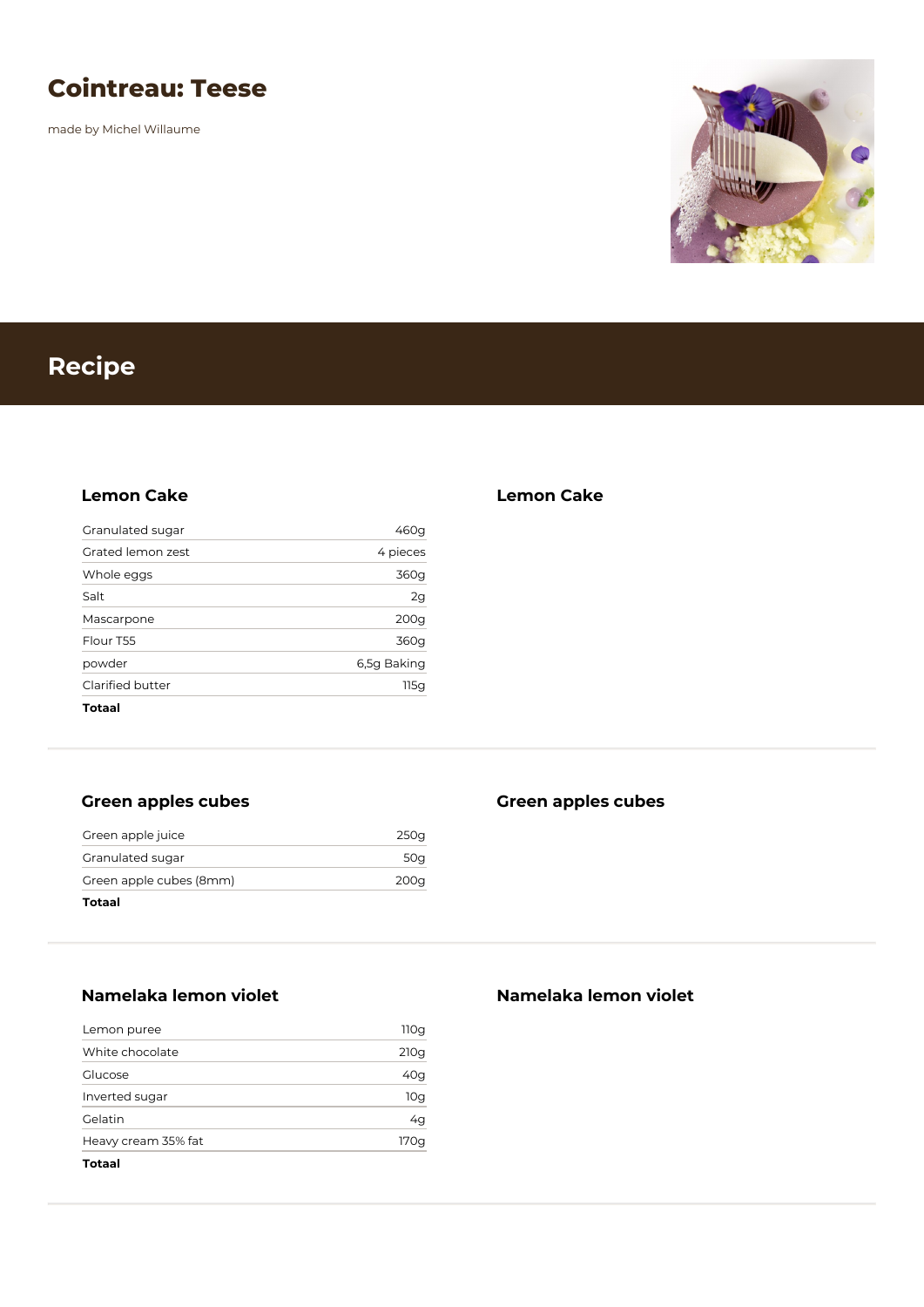## **Green apple sorbet with Pacojet**

| Totaal             |      |
|--------------------|------|
| Green apple juice  | 300a |
| Lemon juice        | 20a  |
| Green apple pieces | 400a |

## **Green apple granité**

## **Green apple granité**

**Gel lemon ginger**

| Green apple juice | 500g |
|-------------------|------|
| Maltitol          | 30g  |
| Totaal            |      |

## **Gel lemon ginger**

| 10g  |
|------|
| 40g  |
| 200g |
|      |

#### **Violet foam**

| <b>Violet foam</b> |  |
|--------------------|--|
|--------------------|--|

| Milk          | 250g |
|---------------|------|
| Sugar         | 50g  |
| Gelatin       | 3g   |
| <b>Totaal</b> |      |

## **Violet opaline**

| 5g   |
|------|
| 20g  |
| 70g  |
| 110g |
|      |

#### **Violet opaline**

## **Cointreau gel**

| Neutral glaze | 250g |
|---------------|------|
| Lime zest     | 1q   |
| Cointreau     | 80g  |
| Totaal        |      |

#### **Cointreau gel**